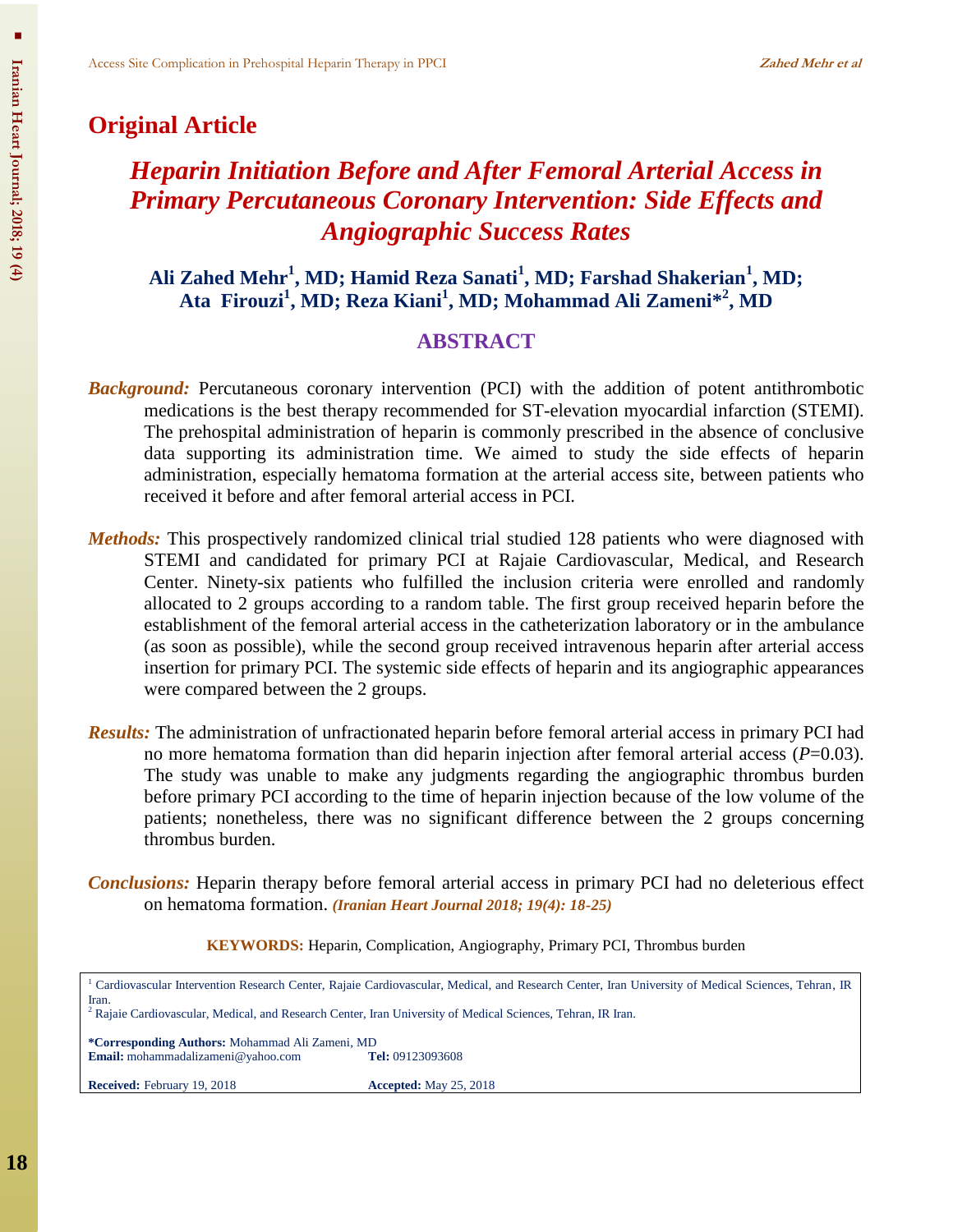lthough unfractionated heparin (UFH) has never been evaluated in the **A** management of ST-elevation myo-Mas never been evaluated in the management of ST-elevation myocardial infarction (STEMI) in a controlled trial compared with a placebo in primary percutaneous intervention (PCI), its use is a Class I recommendation according to the latest European guidelines. $1,7$  UFH has been broadly recommended as the best anticoagulant in STEMI managed with primary PCI, and it has been the subject of numerous open-label studies.<sup>2</sup> What has yet to be fully elucidated, however, is the optimal time for UFH injection in relation to hematoma formation and its benefits depending on the time of injection.<sup>2</sup>

Enoxaparin and bivalirudin have been tested in comparison with UFH in many studies, with large meta-analyses having suggested the superiority of enoxaparin over UFH for ischemic and hemorrhagic end points and mortality. 3,4 Previous research has also demonstrated that bivalirudin can reduce the rate of major bleeding due to acute stent thrombosis.<sup>5</sup>

Discovered in 1916, heparin acts via antithrombin, which is a plasma cofactor.<sup>6</sup> Heparin is a sulfated polysaccharide with a molecular weight of between 3000 and 30 000 Da (mean=15 000 Da). The major anticoagulant effect of heparin is produced by its inactivation of thrombin and activation of factor X (factor Xa) through an antithrombin-dependent mechanism. Heparin attaches to an antithrombin via a high-affinity pentasaccharide, which is present on about a third of heparin molecules. For the inhibition of thrombin, heparin must bind to both the coagulation enzyme and the antithrombin, whereas binding to the enzyme is not required for the inhibition of factor Xa.<sup>6</sup> Therefore, anticoagulants such UFH are the mainstay of primary PCI, and anticoagulants and antiplatelet agents are recommended in primary PCI.<sup>7</sup> Nonetheless, the optimal agents and the best time of administration are still under debate. Heparin is commonly used during PCI.

The advantages of heparin over other anticoagulants include its high availability, familiarity among medical personnel, immediate onset of effects, low cost, rapid reversal of effects when necessary, and possible monitoring by lab tests. 7 It also has some disadvantages such as the risk of heparininduced thrombocytopenia and variability in effectiveness.

In a prospective registry, there were no significant differences in the rates of in-hospital major adverse cardiac events or major bleeding after the prehospital initiation of UFH, enoxaparin, or bivalirudin in patients treated with primary PCI for STEMI.<sup>8</sup>

Despite the dearth of available clinical randomized trials, the prehospital administration of heparin has been common in practice for many a year now. Several studies have shown the effects of heparin pretreatment on the initial TIMI flow, but whether this strategy can affect the intracoronary thrombus burden and morbidity and mortality has not been studied broadly.

TASTE was a multicenter registry randomized clinical trial evaluating routine thrombus aspiration in patients undergoing primary PCI. 9,10

Another study drew upon the data from the TASTE study and assessed the effects of heparin treatment at prehospital time on thrombus burden and the TIMI flow prior to PCI in a close-observational study of patients with STEMI. The patient characteristics, procedural variables, and follow-up information of 33 different Swedish and Icelandic PCI centers were registered. Thrombus burden and the TIMI flow in angiography were defined and registered. The primary end points were the presence of visible intracoronary thrombi  $(G<sub>2</sub> G<sub>5</sub>$ ) and total occlusion (TIMI 0) before PCI. The secondary end points were the side effects of heparin such as any bleeding, stroke, or any neurological complication during a hospital length of stay of 30 days and all-cause mortality. The results revealed that the patients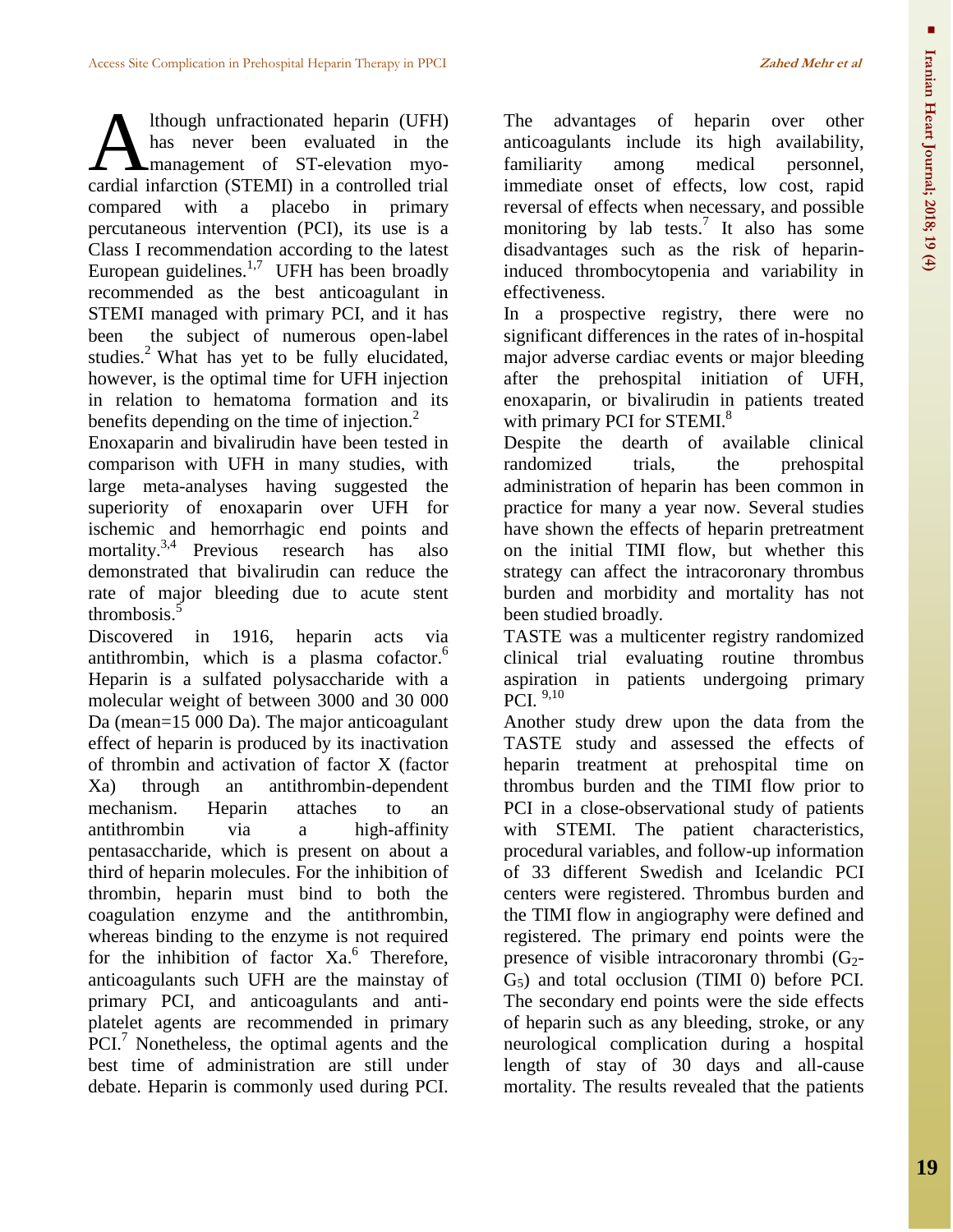pretreated with heparin had a minor thrombus burden and a higher TIMI flow than did the patients without heparin pretreatment. In addition, total vessel occlusion was less likely in the heparin-protected group than in the reference group. The major finding was that heparin pretreatment in the patients with STEMI was associated with a low risk of intracoronary thrombus and total occlusion before PCI. In that study, the median time from electrocardiography to primary PCI in the heparin pretreatment group was 4 minutes.<sup>11</sup>

In another study on primary PCI, the patients were divided into 2 groups: group 1 was comprised of patients who were administered heparin at the time of STEMI diagnosis and were candidated for primary PCI, and group 2 consisted of patients who received heparin after transfer to the catheterization laboratory for primary PCI. The TIMI flow of the infarctrelated artery was compared between these 2 groups, and the results demonstrated that the initiation of heparin at the time of STEMI diagnosis was able to improve the outcome significantly.<sup>12</sup>

Although UFH has been used for many years, it has never been evaluated against a placebo in STEMI—bearing in mind that the use of an injectable anticoagulant in STEMI patients treated with primary PCI is a Class I recommendation according to the European guidelines. 1,6

Large meta-analyses have suggested that enoxaparin is superior to heparin in primary PCI in STEMI in terms of ischemic and hemorrhagic end points.

In light of the previous research indicating that an early UFH administration in primary PCI on patients presenting with STEMI has higher infarct-related artery initial patency in a timedependent manner and a better clinical outcome, we conducted the present study to shed further light on the optimal administration time for heparin in terms of optimum effects and fewer side effects.

#### **METHODS**

The study population consisted of 128 subjects (70.8% male) at a mean age of 58 years who underwent primary PCI at Rajaie Cardiovascular, Medical, and Research Center, Tehran, Iran, because of STEMI between October 2016 and August 2017. The entire study population was administered UFH and antiplatelets and managed according to the protocol of the center for STEMI management. Written informed consent for study participation was obtained from all the patients, and the study protocol was approved by the institutional ethics committee.

According to a randomization table, the study participants were randomly divided into 2 groups. The sample size was determined to be 45 patients in each group according to the following formula:

$$
n = \frac{Z_{1-\frac{\alpha}{2}}\sqrt{2PQ} + Z_{1-\beta}\sqrt{P_1 Q_1 + P_2 Q_2}}{(P_1 - P_2)^2}
$$
  
where  $p = \frac{P_1 P_2}{2}$ , Q=1-P, Q<sub>1</sub>=1-P, and Q<sub>2</sub>=1-P<sub>2</sub>.

Group I received 5000 units of UFH after STEMI diagnosis as soon as possible and before femoral arterial access, while Group II received 5000 units of UFU after femoral arterial access. Coronary angiography and PCI were performed in accordance with the protocols of the center. All the patients underwent coronary angiography and PCI via the right femoral artery. After the completion of the angiography, the patients either received an additional dose of heparin or no additional dose depending on their management plan, weight, and thrombus burden. The arterial access was removed at least 6 hours after the completion of PCI with a partial thromboplastin time of below 45 seconds.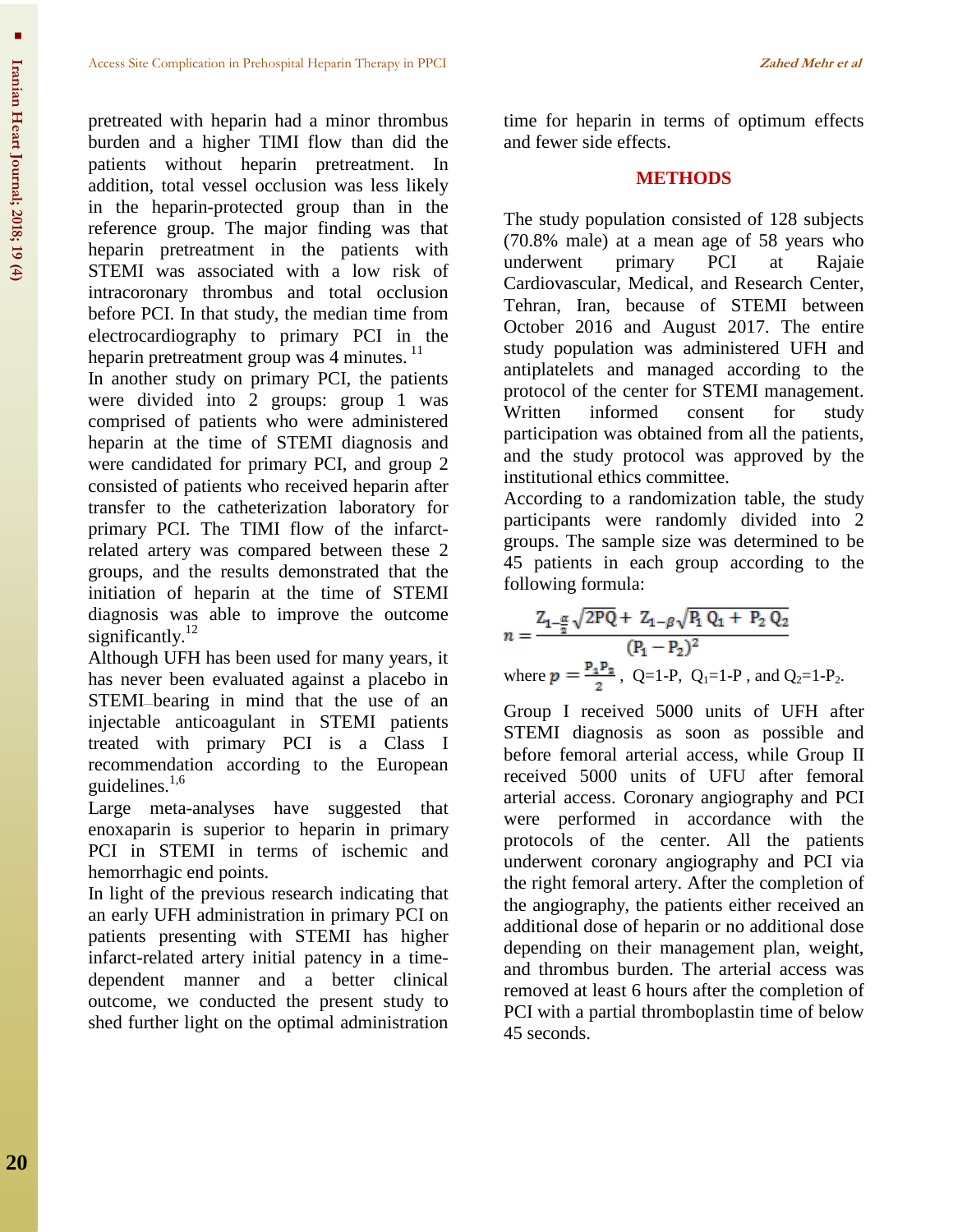| <b>Table 1:</b> Davoillio onaraotonotioo or the pationto by trouthform group |             |                 |              |       |  |
|------------------------------------------------------------------------------|-------------|-----------------|--------------|-------|--|
|                                                                              | Group I     | <b>Croup II</b> | <b>Total</b> | Þ     |  |
| Patient No (%)                                                               | 48 (50%)    | 48 (50%)        | 96           |       |  |
| <b>Male</b>                                                                  | 39 (81.3%)  | 29 (60.4%)      | 68 (70.8%)   | 0.2   |  |
| History of coronary artery disease                                           | 10 (20.8%)  | 12 (25%)        | 22 (22.9%)   | 0.627 |  |
| <b>Diabetes mellitus</b>                                                     | $9(18.8\%)$ | 13(27.1)        | 22 (22.9%)   | 0.33  |  |
| <b>Hypertension</b>                                                          | 26 (54.2%)  | 33 (48.9%)      | 59 (51.6%)   | 0.610 |  |
| Hyperlipoproteinemia                                                         | 6(12.5%)    | 12 (26.1%)      | 18 (19.1%)   | 0.094 |  |
| <b>Current smoking</b>                                                       | 17 (33.4%)  | 12 (25.0%)      | 29 (30.5%)   | 0.296 |  |
| Family history of coronary artery disease                                    | $2(4.2\%)$  | 6(12.8%)        | $8(8.4\%)$   | 0.131 |  |
| Mean age                                                                     | 58.4        | 58.79           |              |       |  |

**Table 1.** Baseline characteristics of the patients by treatment group

#### **Table 2.** Paraclinical characteristics of the patients

|                                           | <b>Group I</b> | <b>Croup II</b> | <b>Total</b> | P.    |
|-------------------------------------------|----------------|-----------------|--------------|-------|
| <b>ECG Change</b>                         |                |                 |              | 1.0   |
| Precordial                                | 26 (54.2%)     | 26 (54.2%)      | 52 (54.2%)   |       |
| Limb                                      | 22 (45.8%)     | 22 (45.8%)      | 44 (45.8%)   |       |
| <b>Target Vessel</b>                      |                |                 |              | 0.704 |
| Left anterior descending                  | 23 (47.9%)     | 19 (39.6%)      | 42 (43.8%)   |       |
| Left circumflex artery                    | 3(6.3%)        | 6(12.5%)        | $9(9.4\%)$   |       |
| Right coronary artery                     | 19 (39.9%)     | 20 (41.7%)      | 39 (40.6%)   |       |
| Obtuse marginal                           | 3(6.3%)        | 3(6.3%)         | 6(6.3%)      |       |
| <b>Left Ventricular Ejection Fraction</b> | 36.88%         | 34.94%          |              | 0.373 |

**Table 3.** Angiographic characteristics of the patients

|                        | <b>Group I</b> | <b>Croup II</b> | <b>Total</b>     | P          |
|------------------------|----------------|-----------------|------------------|------------|
| <b>PCI</b>             |                |                 |                  |            |
| <b>No</b>              | $5(10.4\%)$    | 3(6.3%)         | 8(8.3%)          |            |
| PCI+stenting           | 41 (85.4%)     | 44 (91.7%)      | 85 (88.5%)       | 0.65       |
| <b>POBA</b>            | $(2.1\%)$      | $0(0\%)$        | 1 (1.0%)         |            |
| <b>CABG</b>            | $(2.1\%)$      | $1(2.1\%)$      | $2(2.1\%)$       |            |
| <b>Stent Size</b>      | 26.7708        | 27.4167         |                  | 0.921      |
| <b>Thrombus Burden</b> |                |                 |                  |            |
| Grade 0                | $2(4.3\%)$     | 3(6.3%)         | $5(5.3\%)$       |            |
| Grade I                | $5(10.6\%)$    | 6(12.5%)        | $(11.6\%)$<br>11 |            |
| Grade II               | $9(19.1\%)$    | 8(16.7%)        | 17 (17.9%)       |            |
| Grade III              | $9(19.1\%)$    | $9(18.8\%)$     | 18 (18.9%)       |            |
| Grade IV               | $3(6.4\%)$     | 4(8.3%)         | 7(7.4%)          |            |
| .                      | . .            | -----           | .                | 0.584<br>. |

PCI, Percutaneous coronary intervention; POBA, Plain old balloon angioplasty; CABG, Coronary artery bypass grafting

| Table 4. Access site complications |
|------------------------------------|
|------------------------------------|

|                     | <b>Group I</b> | <b>Croup II</b>  | <b>Total</b> | P.    |  |
|---------------------|----------------|------------------|--------------|-------|--|
| <b>Hematoma</b>     |                |                  |              |       |  |
| No.                 | 39 (81.3%)     | $(85.4\%)$<br>41 | 80 (83.3%)   | 0.30  |  |
| Yes                 | 9(18.8%)       | 7 (14.6%)        | 16 (16.7%)   |       |  |
| Hematoma (PCI done) |                |                  |              |       |  |
| Grade 0             | 71 (88.8%)     |                  |              |       |  |
| <b>Hematoma</b>     |                |                  |              |       |  |
| Grade 0             | 39 (81.3%)     | $(85.4\%)$<br>41 | 80 (83.3%)   | 0.639 |  |
| <b>Mild</b>         | $(14.6\%)$     | 4(8.3%)          | 11 (11.5%)   |       |  |
| Moderate            | $2(4.2\%)$     | $3(6.3\%)$       | $5(5.2\%)$   |       |  |

PCI, Percutaneous coronary intervention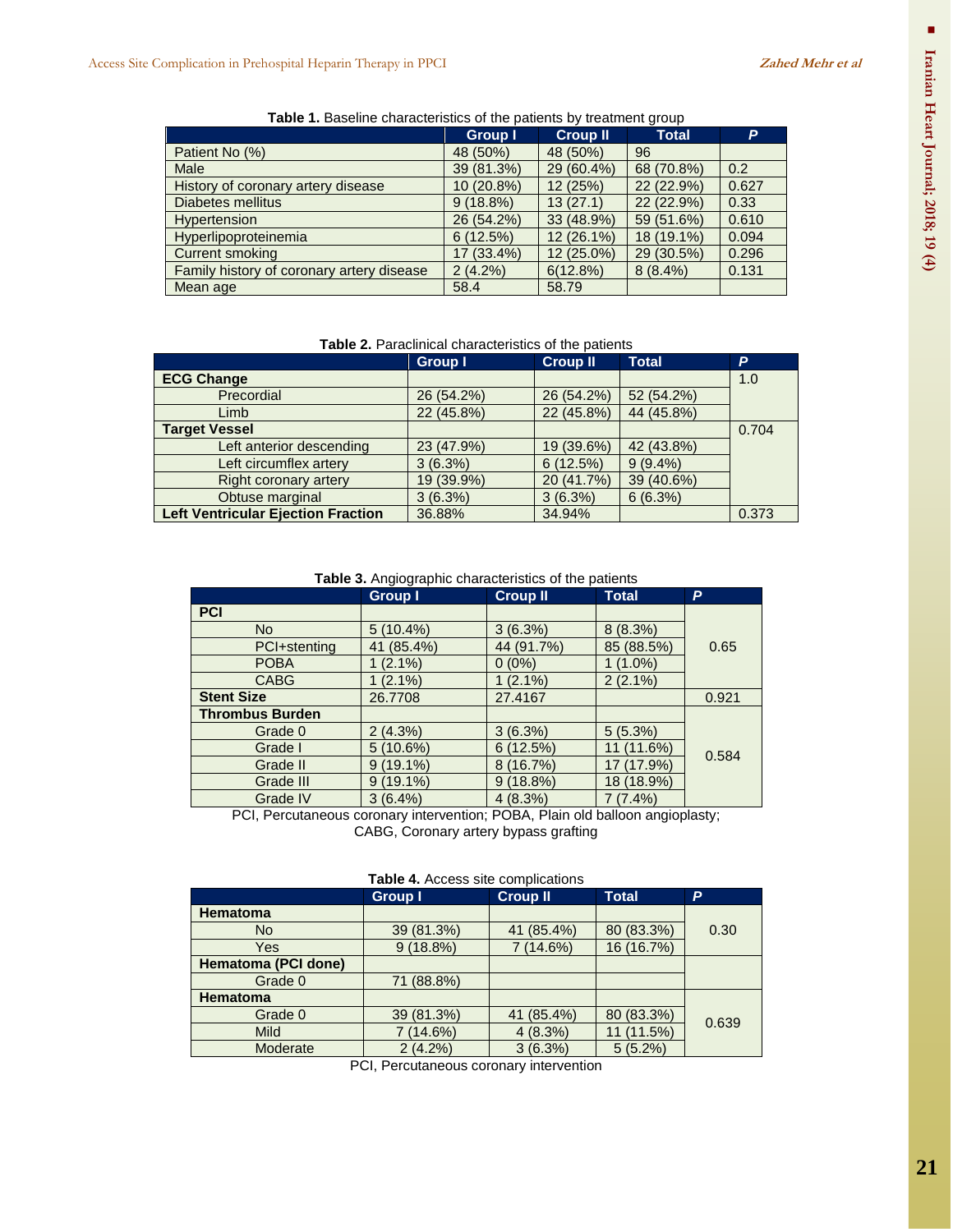The clinical variables that were recorded and evaluated were comprised of age, sex, a history of coronary artery disease (CAD), the risk factors for CAD, leads of ST-elevation, the involved coronary artery territory, PCI done, PCI not done, the artery subjected to PCI, the thrombus burden of the involved artery, the left ventricular ejection fraction in echocardiography before PCI, hematoma formation 24 hours after PCI, the systemic side effects of UFH in angiography, and the total size of the stent.

The angiograms were evaluated by a single cardiologist, who graded thrombus burden and hematoma formation at the femoral arterial access site after 24 hours and the procedural success rate after 24 hours.

The main aim of this study was to compare the formation of hematoma and ecchymosis between the groups that received UFH before and after femoral arterial access.

Also compared between the 2 study groups were variables such as thrombus burden, the left ventricular ejection fraction in echocardiography, the length of the stents deployed, the appearance of no reflow after PCI, gastrointestinal bleeding, genitourinary bleeding, pseudoaneurysm formation, retroperitoneal hematoma formation, arteriovenous fistula formation, and the angiographic success rate of PCI.

The inclusion criteria were candidacy for primary PCI due to STEMI at Rajaie Cardiovascular, Medical, and Research Center and signing a written informed consent form for participation in the study. The exclusion criteria were comprised of being referred as accelerated or facilitated PCI, having any contraindication for anticoagulants or antiplatelet drugs, receiving any anticoagulant before STEMI, having an unstable condition before or until 24 hours after primary PCI and undergoing mechanical ventilation, and death 24 hours after primary PCI. Before entering the study, all the patients were provided with a brief explanation regarding the benefits and hazards of each strategy.

About 24 hours after selective coronary angiography, all the patients were clinically evaluated by a single cardiologist for the formation of hematoma and ecchymosis. Additionally, the systemic side effects of UFH including gastrointestinal hemorrhage, genitourinary bleeding, and thrombocytopenia were assessed via laboratory tests.

The 2 groups were compared in terms of thrombus burden in angiography, the final result of PCI, the TIMI flow, and the size of the stents deployed. The formation of hematoma and ecchymosis was categorized as Grade 0: no hematoma and ecchymosis; Grade I: scant hematoma and ecchymosis; Grade II: a hematoma diameter of more than 2 cm and less than 10 cm; and Grade III: a hematoma diameter of more than 10 cm. The angiographic thrombus burden was categorized as Grade 0: no thrombus; Grade I: possible thrombus; Grade II: small (greatest diameter  $\langle \frac{1}{2} \rangle$  vessel diameter): Grade III: moderate  $(>\frac{1}{2})$  but  $\langle 2 \rangle$ times of the vessel diameter); Grade IV: larger than twice the size of the vessel diameter; and Grade V: impossible to grade because of total occlusion.

The TIMI flow was graded after the completion of PCI as 0, 1, 2, and 3 in accordance with the current standards.

## **RESULTS**

The study population was comprised of 96 patients. There was no history of CAD in 77.1% of the patients, while it was reported in 22.9%; there was no significant difference between the 2 groups in this regard (*P*=0.627). Only 8.4% of the patients had a family history of CAD. Diabetes mellitus was reported in 22.9% of the subjects, but there was no significant difference with regard to this disease between the groups (*P*=0.331). Hypertension was found in 51.6% of the study population; the groups were not statistically significantly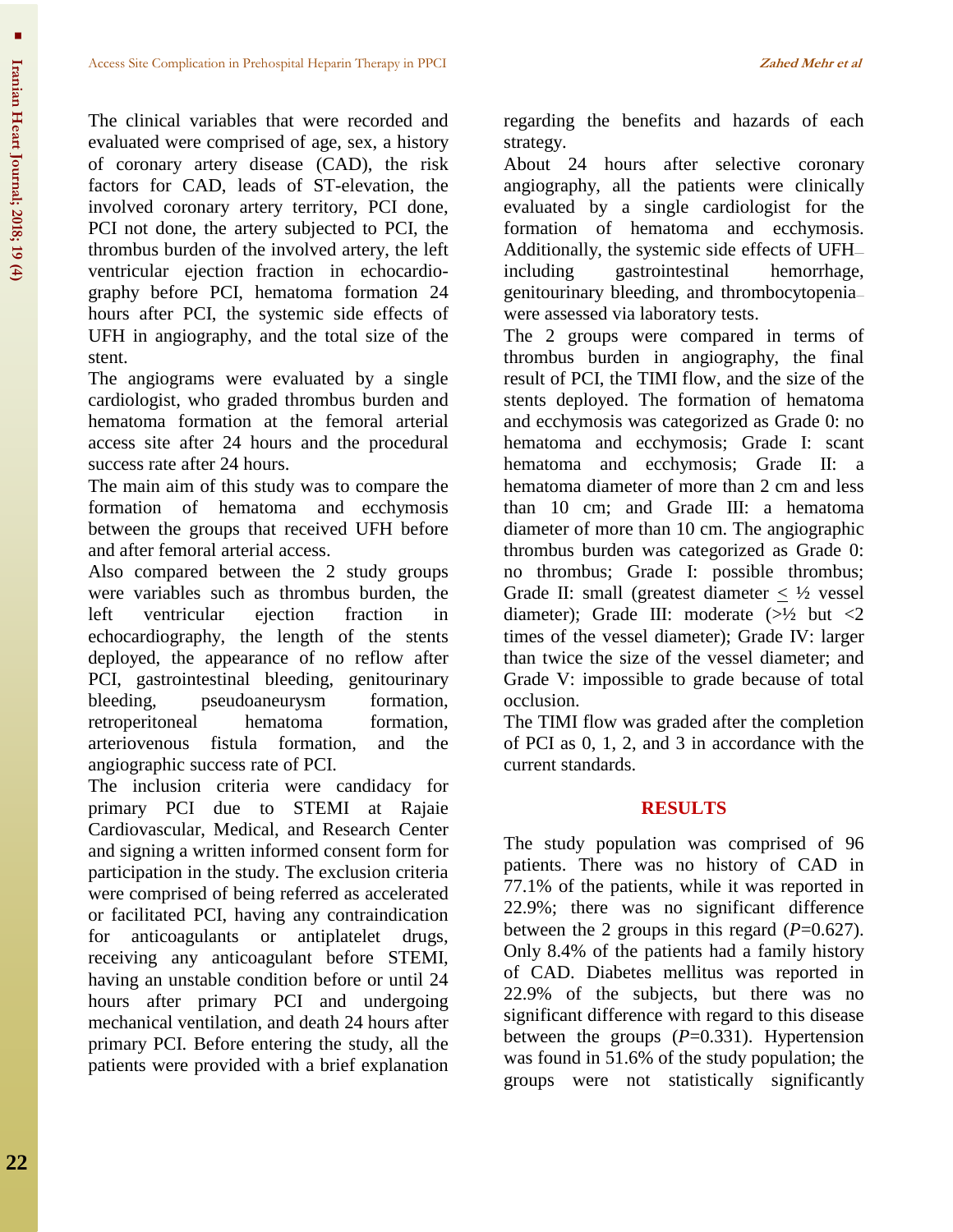different in this regard  $(P=0.61)$ . A history of dyslipidemia was reported in 19.1% of the study subjects, with the difference between the study groups not constituting statistical significance (*P*=0.094). Cigarette smokers comprised 30.5% of the study population.

ST-elevation changes were observed in 54.2% of the study participants in the precordial leads and in 45.8% of the study patients in the limb leads, and there was no difference as regards the limb electrocardiographic changes between the 2 groups  $(P=1.0)$ .

The target vessel was the left anterior descending coronary artery in 43.8% of the patients, the right coronary artery in 40.6%, the left circumflex artery in 9.4%, and the obtuse marginal in 6.3%.

No diagonal PCI was done in this study. The *P* value was 1.407 for this parameter between the 2 groups. PCI and stenting was performed on 88.5% of the patients and plain old balloon angioplasty on 1%. PCI was deemed unsuitable in 2.1% of the patients, who subsequently underwent coronary artery bypass grafting. Selective coronary angiography demonstrated that 8.3% of the patients had normal epicardial coronary arteries or mild CAD; however, there were no differences between the 2 groups for PCI and stenting, plain old balloon angioplasty, and medical follow-up (*P*=1.606). Selective coronary angiography also revealed thrombi in 5.3% of the patients. There were no statistically significant differences between the 2 study groups with respect to Grade I (G1) thrombus burden (11.6% of the patients), G2 thrombus burden (17.9%), G3 thrombus burden (18.9%), G4 thrombus burden (7.4%), and G5 thrombus burden (38.9%). The number of the patients in each thrombus burden group was small, and overall there was no difference between the 2 groups  $(P=0.755)$ .

There was no hematoma or ecchymosis in 83.3% of the study population, while 16.7% of the subjects had hematoma the day after the angiography; the difference between the 2 groups in this regard was not statistically significant (*P*=0.584). Mild hematoma was reported in 14.6% of Group I and 8.3% of Group II, and moderate hematoma was reported in 4.2% of Group I and 6.3% of Group II; the differences between the groups failed to reach statistical significance. There was no significant hematoma in either group. Overall, there was no significant difference vis-à-vis the grade of hematoma between Group I and Group II  $(P=0.584)$ .

The left ventricular ejection fraction determined via echocardiography prior to selective coronary angiography was 36.88% in Group I and 38.94% in Group II, without any statistically significant difference between the study groups  $(P=0.584)$ .

The size of the stent was calculated as the exact size when only 1 stent was deployed. When 2 stents were deployed, the size of the stent was calculated as the sum of the length of the 2 stents minus 2 mm for overlap. The mean stent size was 26.7708 mm in Group I and 27.4167 mm in Group II, without any significant difference between the 2 groups (*P*=0.586). The stent size was, therefore, considered an incoherent parameter given the large differences in the sizes of the stents.

## **DISCUSSION**

This prospective randomized clinical trial studied patients with STEMI who were managed in accordance with the standard protocol for primary PCI—including prehospital evaluation and diagnosis, the early initiation of dual antiplatelet drugs, and the establishment of right femoral access for selective coronary angiography and PCI.

We found no significant differences between the groups that received UFH before and after femoral arterial access in terms of the formation of hematoma and ecchymosis, retroperitoneal bleeding, and other systemic side effects. Although UFH had no significant systemic side effects in the 2 groups, our small sample volume precludes any generalizable conclusions in this regard.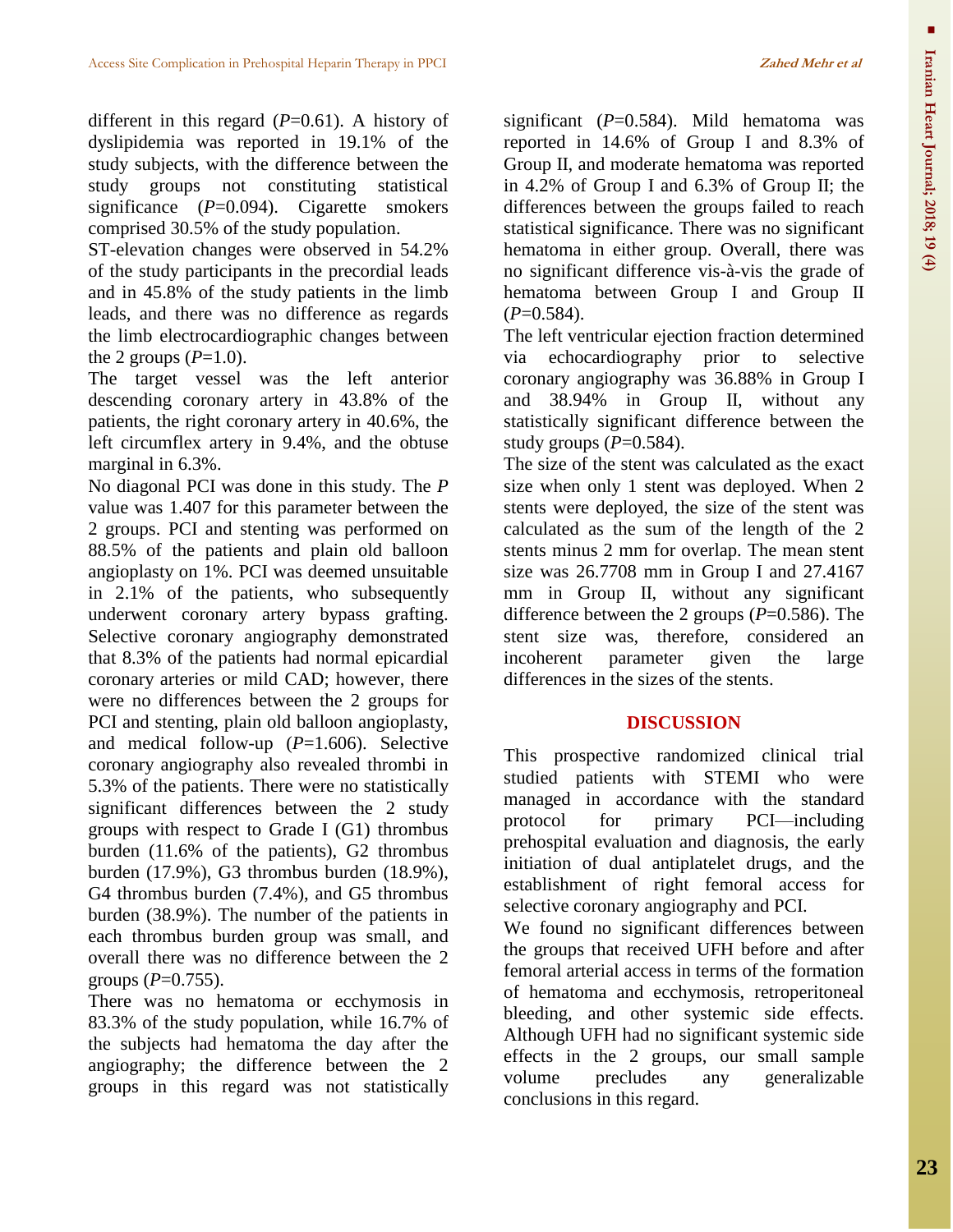Our results indicated that hematoma formation after PCI can be lessened significantly in an experienced high-volume center.

We conducted the present study based on the hypothesis that there may be differences between patients receiving UFH before femoral arterial access and those receiving UFH afterward with respect to the left ventricular ejection fraction, the size of the stent, and the burden of thrombi because of the time of the effect of heparin; nonetheless, we found no statistically significant differences between our 2 groups, which may have been in consequence of our small sample size. Future studies on larger populations can shed more light on this issue.

### **REFERENCES**

- **1.** Windecker S, Kolh; P, Alfonso F, Collet JP, Cremer J, Falk V, et al. ESC/EACTS Guidelines on myocardial revascularization: the Task Force on Myocardial Revascularization of the European Society of Cardiology (ESC) and the European Association for Cardio-Thoracic Surgery (EACTS) Developed with the special contribution of the European Association of Percutaneous Cardiovascular Interventions (EAPCI). Eur Heart J2014;35:2541–2619
- **2.** VerheugtFW, SteinhublSR, HamonM, DariusH, StegPG, ValgimigliM, MarsoSP, RaoSV, Gershl ickAH, LincoffAM, MehranR, StoneGW . Incidence, prognostic impact, and influence of antithrombotic therapy on access and nonaccess site bleeding in percutaneous coronary intervention. J Am Coll Cardiol Intv2011;4:191–197
- **3.** Collet JP, Huber K, Cohen M, Zeymer U, Goldstein P, Pollack CJr, et al. A direct comparison of intravenous enoxaparin with unfractionated heparin in primary percutaneous coronary intervention (from the ATOLL trial). Am J Cardiol2013;112:1367–1372
- **4.** Silvain J, Beygui F, Barthelemy O, Pollack C, Cohen M, Zeymer U, et al. Efficacy and safety of enoxaparin versus unfractionated heparin during percutaneous coronary intervention: systematic review and meta-analysis. BMJ 2012; 344:e553.
- **5.** KastratiA, NeumannFJ, MehilliJ, ByrneR, Iijima<br>R. BüttnerHJ, et al. Bivalirudin versus R, BüttnerHJ, et al. Bivalirudin versus unfractionated heparin during percutaneous coronary intervention. N Engl J Med2008;359:688–69
- **6.** Jack Hirsh, Sonia S. Anand, Jonathan L. Halperin, Valentin F. Arteriosclerosis. Mechanism of Action and Pharmacology of Unfractionated Heparin. Thrombosis, and Vascular Biology. 2001;21:1094-1096. Originally published July 1, 2001.
- **7.** Windecher S, Kolh P, Alfonso, f, et al, 2014 ESC/EACTS Guideline on myocardial revascularization, the task force on myocardial revascularization of the European Society of cardiovascular surgery (EACTS). Developed with the special contribution of European association of percutaneous cardiovascular intervention (EAPI). Euro Heart J 2014; 35;2541-619.
- **8.** [Efficacy and safety of prehospital administration](https://www.ncbi.nlm.nih.gov/pubmed/27818120)  [of unfractionated heparin, enoxaparin or](https://www.ncbi.nlm.nih.gov/pubmed/27818120)  [bivalirudin in patients undergoing primary](https://www.ncbi.nlm.nih.gov/pubmed/27818120)  [percutaneous coronary intervention for ST](https://www.ncbi.nlm.nih.gov/pubmed/27818120)[segment elevation myocardial infarction:](https://www.ncbi.nlm.nih.gov/pubmed/27818120)  [Insights from the ORBI registry.](https://www.ncbi.nlm.nih.gov/pubmed/27818120) Auffret V, Leurent G, Boulmier D, Bedossa M, Zabalawi A, Hacot JP, et al. Arch Cardiovasc Dis. 2016 Dec;109(12):696-707.
- **9.** Ole Fröbert, M.D., Ph.D., Bo Lagerqvist, M.D., Ph.D., Göran K. Olivecrona, M.D., Ph.D., Elmir Omerovic, M.D., Ph.D., et al. Thrombus Aspiration during ST-Segment Elevation Myocardial Infarction. October 24,2013,N Engl J Med 2013; 369:1587-1597.
- **10.** Bo Lagerqvist, M.D., Ph.D., Ole Fröbert, M.D., Ph.D., Göran K. Olivecrona, M.D., Ph.D., Thórarinn Gudnason, M.D., Ph.D., Michael Maeng, M.D., Ph.D., Patrik Alström, M.D., et al. Outcomes 1 Year after Thrombus Aspiration for Myocardial Infarction. N Engl J Med. 2014 Sep 18; 371(12) 1111-20.
- **11.** Heparin pre-treatment in patients with STsegment elevation myocardial infarction and the risk of intracoronary thrombus and total vessel occlusion. Insights from the TASTE trial. Eur Heart J Acute Cardiovasc Care. 2017 Aug 1: 2048872617727723.